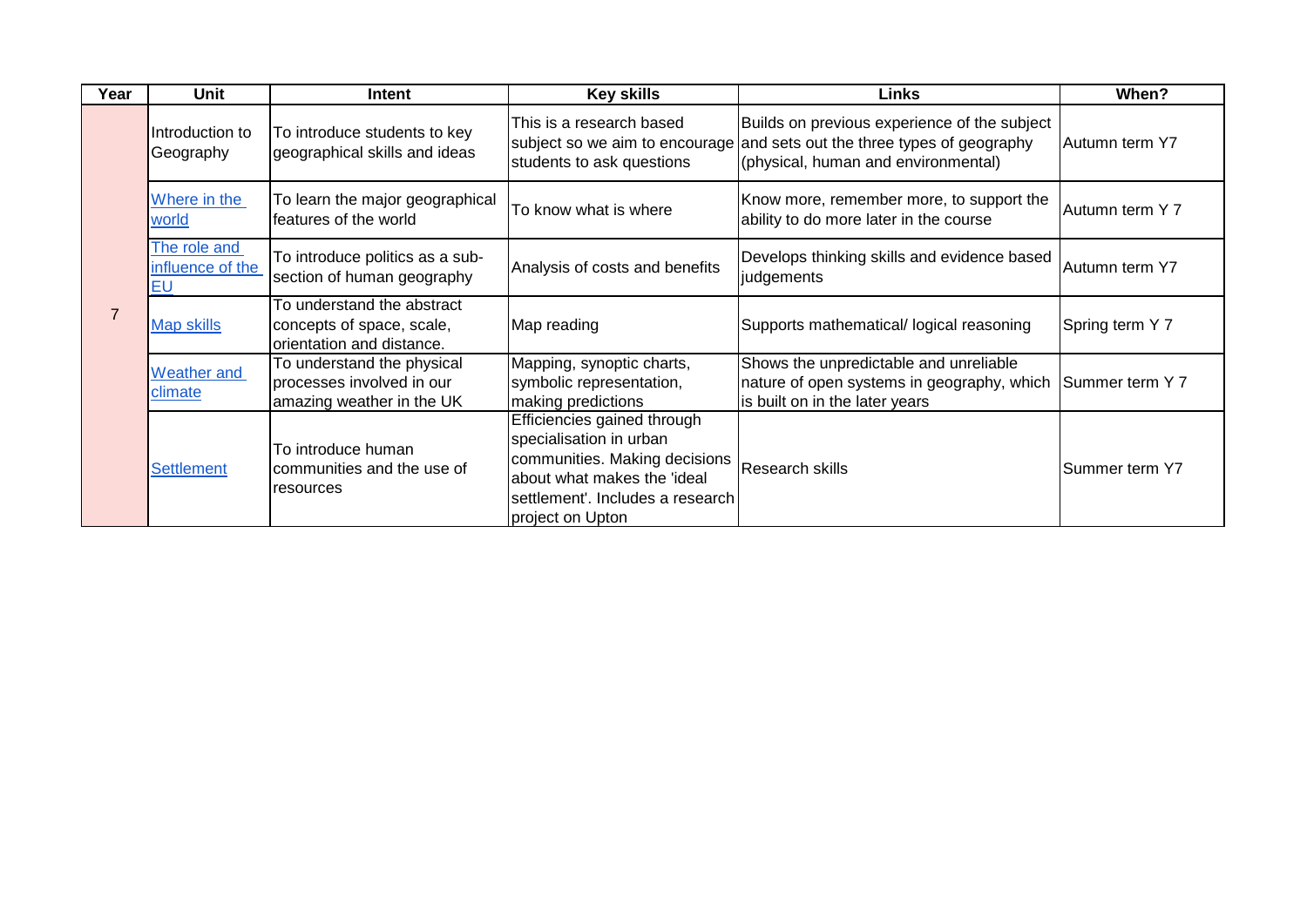| Year | Unit                                     | <b>Intent</b>                                                                                                                              | <b>Key skills</b>                                                                                                                                                  | <b>Links</b>                                                                                         | When?                    |
|------|------------------------------------------|--------------------------------------------------------------------------------------------------------------------------------------------|--------------------------------------------------------------------------------------------------------------------------------------------------------------------|------------------------------------------------------------------------------------------------------|--------------------------|
| 8    | Population                               | To understand the complex<br>interactions between ecnomic,<br>political and physical factors in<br>determining human population<br>numbers | Research and making<br>judgements using emotional<br>and logical measures (including Links to Y 7 communities<br>analysis of qualitative and<br>quantitative data) |                                                                                                      | Autumn term Y8           |
|      | <b>Ecosystems</b>                        | To understand the links between<br>biotic and abiotic factors and<br>physical influences in ecosystem<br>management                        | Investigating conservation<br>issues on a local and global<br><b>Scale</b>                                                                                         | Links strongly with Y 10 work on ecosystems                                                          | Autumn/Spring term<br>Y8 |
|      | Coastal<br>landscapes                    | To understand the energy<br>systems in coastal processes<br>and human management of long physical process diagrams<br>term hazards         |                                                                                                                                                                    | Map reading and interpretation, Links with rivers from Y 7 and forward to the<br><b>IGCSE</b> course | Spring term Y8           |
|      | The geography<br>of political<br>systems | To understand that different<br>contries have differing political<br>cultures, which is reflected in<br>their governing systems            | how to protest and how best to<br>secure your rights                                                                                                               | Links with settlement in Y 7 and forward to<br>the GCSE course (and A level)                         | Spring term Y8           |
|      | The regions                              | To compare major reasons of<br>the world in physical and human<br>Iterms                                                                   | Systematic comparison of a<br>range of data types                                                                                                                  | Links with politics in Y 8 and economics in Y                                                        | Summer term Y8           |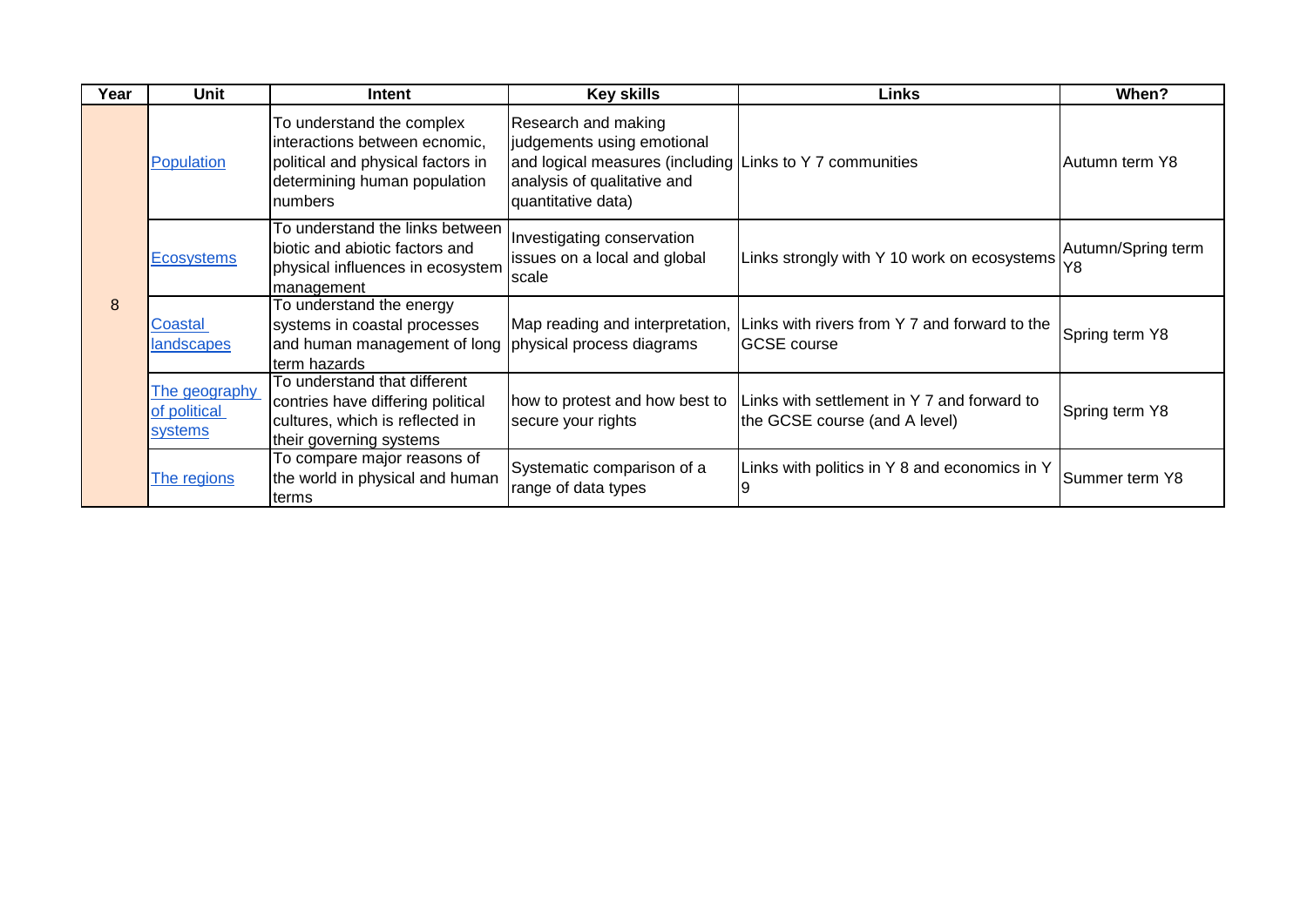| Year | Unit                                | Intent                                                                                                       | <b>Key skills</b>                                      | Links                                                                                                                        | When?                     |
|------|-------------------------------------|--------------------------------------------------------------------------------------------------------------|--------------------------------------------------------|------------------------------------------------------------------------------------------------------------------------------|---------------------------|
| 9    | <b>Economics and</b><br>development | To understand why some<br>countries are rich, some are poor<br>and what difference it makes                  | Analysis of economic and<br>development data           | Links to GCSE course and wider citizenship<br>knowledge                                                                      | Autumn term Y9            |
|      | <b>Hazards</b>                      | To understand the physical<br>causes and human mitigation of Risk assessment. Planning<br>a range of hazards |                                                        | Links to physical topics in Y 7 and forward to Autumn/Spring term<br><b>GCSE</b> skills                                      | IY9                       |
|      | <b>Sustainable</b><br>futures       | To investigate the post oil world,<br>and its challenges and<br>opportunities                                | Energy subsitution planning.<br>Cost: benefit analysis | Links to ecosystems in Y 8 and to the<br>principles in the GCSE course                                                       | Spring term Y9            |
|      | <b>Disease</b>                      | To understand the factors<br>influencing global and local<br>disease spread                                  | Staying healthy                                        | Links to wider citizenship and human<br>settlements taught in Y 7. Also links with<br>several aspects of the history courses | Spring/Summer term<br>lY9 |
|      | <b>GCSE AIB</b>                     | To practice GCSE skills using<br>last year's AIB                                                             | Data processing and decision<br>making                 | Links most of KS3 together via a<br>controversial issue (which changes each<br>year). Links to the GCSE course               | <b>Summer term Y9</b>     |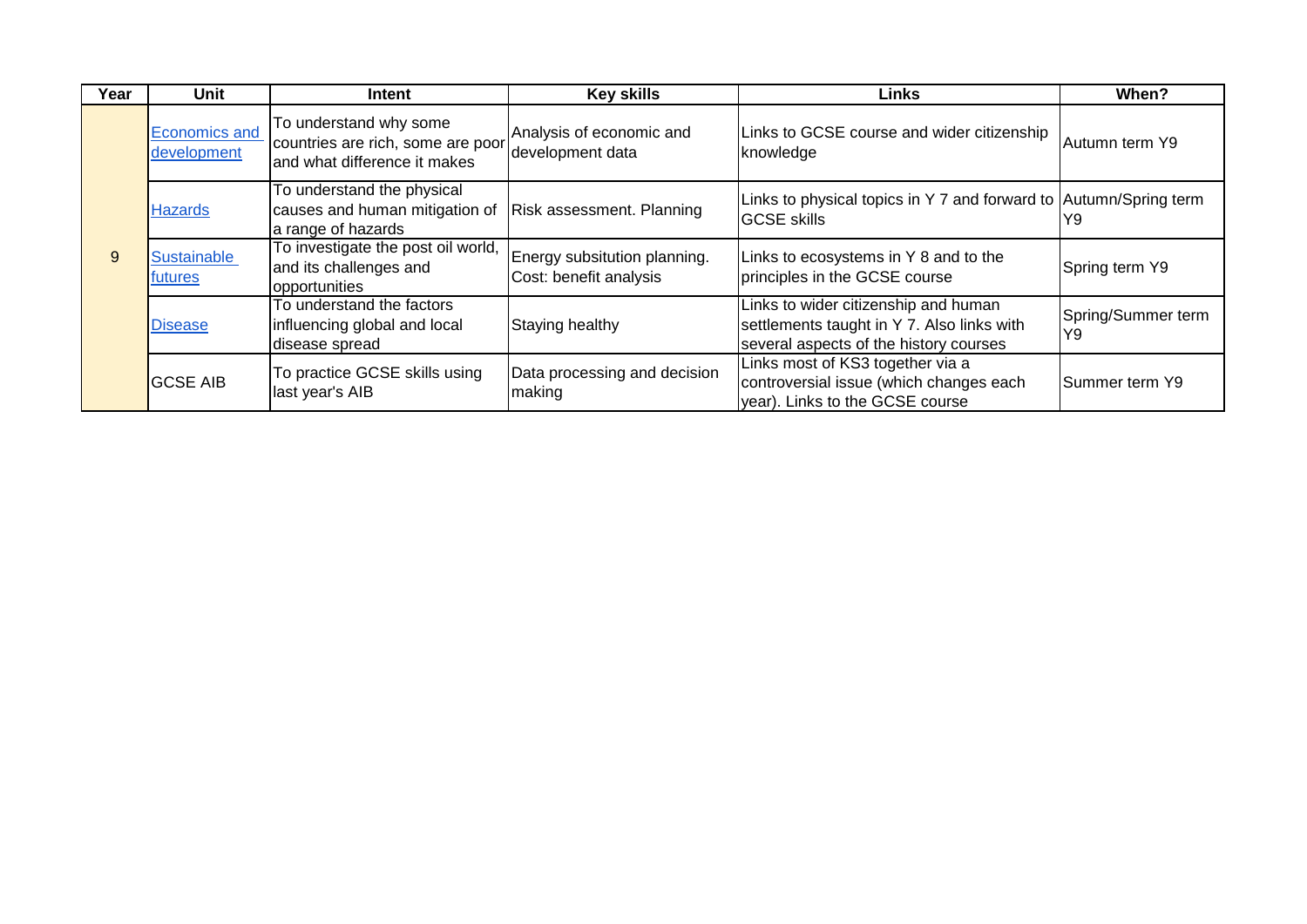| Year    | Unit                                       | Intent                                                                                                                   | <b>Key skills</b>                                                      | <b>Links</b>                                    | When?                                  |
|---------|--------------------------------------------|--------------------------------------------------------------------------------------------------------------------------|------------------------------------------------------------------------|-------------------------------------------------|----------------------------------------|
| 10 & 11 | The challenge<br>of natural<br>hazards     | Human mitigation and adaptation Case study analysis<br>to a range of physical hazards                                    |                                                                        | Links back to hazards in Y 9                    | Autumn term Y10                        |
|         | The Living<br>World                        | Understanding the importance of<br>biological interactions at a range<br>of scales                                       | Data processing and decision<br>making                                 | Links back to ecosystems in Y 8                 | Autumn/Spring term<br>Y10              |
|         | Physical<br>Landscapes in<br>the UK        | Understand the processes<br>involved in rivers and coasts in<br>the UK and the extent to which<br>they can be controlled | Map reading, complex diagram<br>interpretation and policy<br>appraisal | Links to rivers and coasts in KS3               | Spring and summer<br>term Y10          |
|         | The Challenge<br>of Resource<br>Management | Prepare for global and UK based<br>changes in energy, food and<br>water supplies                                         | Data processing and decision<br>making                                 | Links to sustainable futures in Y 9             | Summer term Y10<br>and autumn term Y11 |
|         | <b>Urban Issues</b><br>and Challenges      | Understanding how urban<br>change creates both<br>opportunities and threats in the<br>UK and abroad                      | Linking development issues<br>with urban challenge                     | Builds on settlement from Y 7                   | Autumn and spring<br>terms Y11         |
|         | The Changing<br>Economic<br>World          | How the global economy works<br>and how the UK is placed to<br>succeed or fail in the coming<br>decades                  | Processing economic data and<br>some basic theory                      | Builds on economics and development from<br>Y 9 | Spring/Summer term<br>Y <sub>11</sub>  |
|         | Geographical<br>Applications               | Applying a range of skills in a<br>range of contexts. Investigating<br>a controvesial issue via an AIB                   | How to conduct research.<br>Interpeting data in an unseen<br>context   | Builds on all of taught content so far          | Summer term Y 11                       |